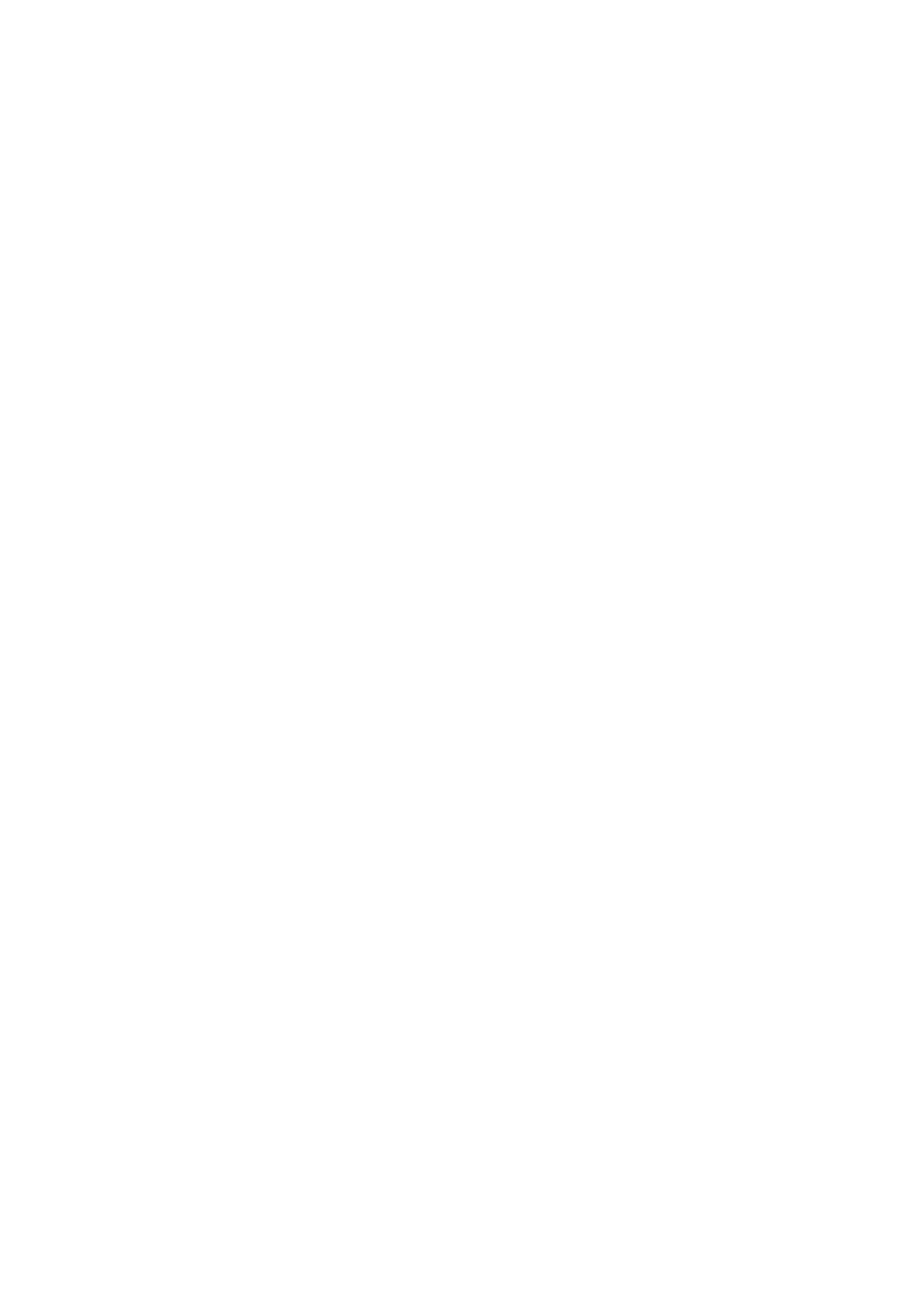# **ANNEX\***

### **CONTINUITY OF SERVICE PLAN FOR THE LRIT SYSTEM**

### **1 Introduction**

1.1 The Long-Range Identification and Tracking (LRIT) system, which provides for the global identification and tracking of ships, consists of the shipborne LRIT information transmitting equipment, the Communication Service Provider(s) (CSPs), the Application Service Provider(s) (ASPs), the LRIT Data Centre(s) (DCs), including any related Vessel Monitoring System(s) (VMSs), the LRIT Data Distribution Plan (DDP), and the International LRIT Data Exchange (IDE). For the LRIT system to operate efficiently, all components of the LRIT system need to work seamlessly together to ensure the end-to-end transmission of messages between DCs requesting and providing LRIT information.

1.2 The provisions of SOLAS regulation V/19-1, the *Revised performance standards and functional requirements for the long-range identification and tracking (LRIT) of ships* (the *Revised performance standards*), adopted by resolution MSC.263(84), as amended, and the *Long-Range Identification and Tracking system technical documentation (Part I)* (MSC.1/Circ.1259, as revised) include a number of performance expectations of system components and thus of the LRIT system as a whole.

1.3 LRIT information is provided to SOLAS Contracting Governments and search and rescue (SAR) services entitled to receive the information, upon request, through a system of National, Regional, Cooperative and International DCs, applying applicable elements from the DDP provided by the DDP server and using the IDE to route all messages between DCs. Individual DCs, the DDP server and the IDE are key interdependent system components that need to be continuously maintained in order to meet the expectations of SOLAS Contracting Governments and SAR services to receive prompt and reliable LRIT information.

1.4 While DCs, the IDE and the DDP server have been designed to ensure that SOLAS Contracting Governments and SAR services are provided in a timely manner the LRIT information they are entitled to receive upon request or as a result of standing orders, it is recognized that from time to time these system components may need temporarily to suspend their operations or to reduce the level of service provided in order to carry out, inter alia, scheduled or unscheduled maintenance or upgrade of hardware or software in use, or to manage or control unforeseen events such as malicious network attacks or deal with external reasons such as unavailability of, or access to, telecommunication networks, or to the Internet or to conduct emergency or urgent repairs or maintenance which cannot be deferred to a later time.

1.5 The *Procedures for the notification, reporting and recording of temporary suspensions of operations of, or reduction of the service provided by, components of the LRIT system* (MSC.1/Circ.1294, as revised, annex, annex 2), provide procedures to be followed by DCs, the IDE and the DDP server when providing salient information to other components of the LRIT system and the LRIT Coordinator in cases where they have to temporarily suspend operations or reduce the level of service provided in cases of scheduled or planned activities and unforeseen events. These procedures also set out the records to be kept in such circumstances and their availability.

The annex is provided in English only according to the decisions of the Maritime Safety Committee.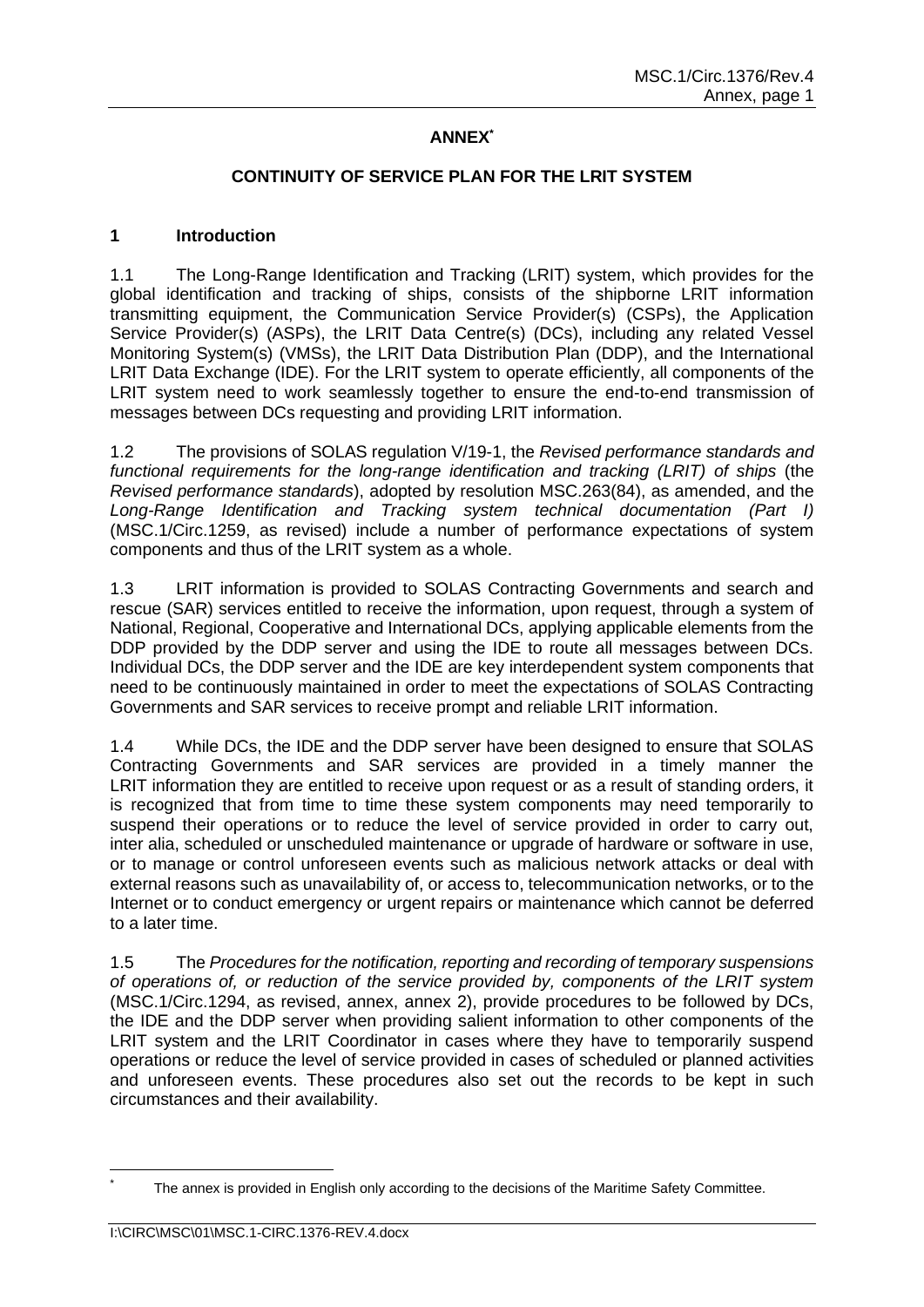1.6 The procedures for temporary suspension of operations, or reduction of the service provided, are the first steps in building a more comprehensive Continuity of service plan for the LRIT system (the Continuity of service plan). Continuity management is the process by which plans are put in place and managed to ensure that information technology systems, such as LRIT, can recover and resume normal operations after a temporary suspension of operations or a reduction of the service provided, as well as in the event of a serious disaster. It is not just about reactive measures, but also about preventive measures – reducing the risk of downtimes and disaster in the first instance.

1.7 The LRIT system presents particular challenges as it is an interdependent and international system. The IDE, the DDP server and all DC operators must work collaboratively to ensure the continuing smooth operation of the LRIT system on a day-to-day basis, which in the event of a disaster or other unforeseen event may necessitate making major operational decisions within a very short time frame. A Continuity of service plan provides the globally agreed framework within which those decisions should be taken.

1.8 Incident management, which is primarily concerned with resolving the situation and getting the system back up and running, is only one element of a Continuity of service plan. The Continuity of service plan must also address problem management, which focuses on determining the root cause of an event and interfaces with change management to ensure that the problem is not a recurrent event.

1.9 A change management plan for matters related to the LRIT system is therefore an important component of the Continuity of service plan. One of the critical issues that needs to be agreed relates to the concept of a Change Control Board and overall ongoing governance of the LRIT system. This plan addresses elements to be considered in such a Board without presuming to prescribe its composition.

# **2 Temporary suspension versus disaster recovery**

2.1 Interruptions to the continuity of service of the LRIT system could occur as a result of either a planned or unplanned temporary suspension or reduction of the service provided of any system component, as well as a more full-scale disaster resulting in a critical failure that necessitates a comprehensive disaster recovery plan and corresponding procedures.

2.2 The Continuity of service plan contains processes and procedures to address both the more routine temporary suspension, as well as measures to be taken in the event of critical failure. While such a plan must look at the system as a whole, given that there are three types of major system component in the LRIT system: the IDE, the DDP server and the individual DCs, it should outline measures to be taken in the event of, firstly, a temporary suspension or reduction of the service provided of each of these individual components; and, secondly, a disaster that results in a critical failure of each component.

# *Impact assessment: IDE*

2.3 The IDE is a message handling service that facilitates the exchange of LRIT information amongst DCs to enable LRIT Data Users to obtain the LRIT information they are entitled to receive. The IDE routes LRIT information between DCs using the information provided in the DDP. Any suspension of operations or reduction of the service provided by the IDE has direct and immediate implications across the entire LRIT system. A critical failure of the IDE without a comprehensive disaster recovery plan would effectively shut down the LRIT system. There is therefore a requirement for the IDE operator to make significant and real time operational decisions 24 hours a day, 365 days a year.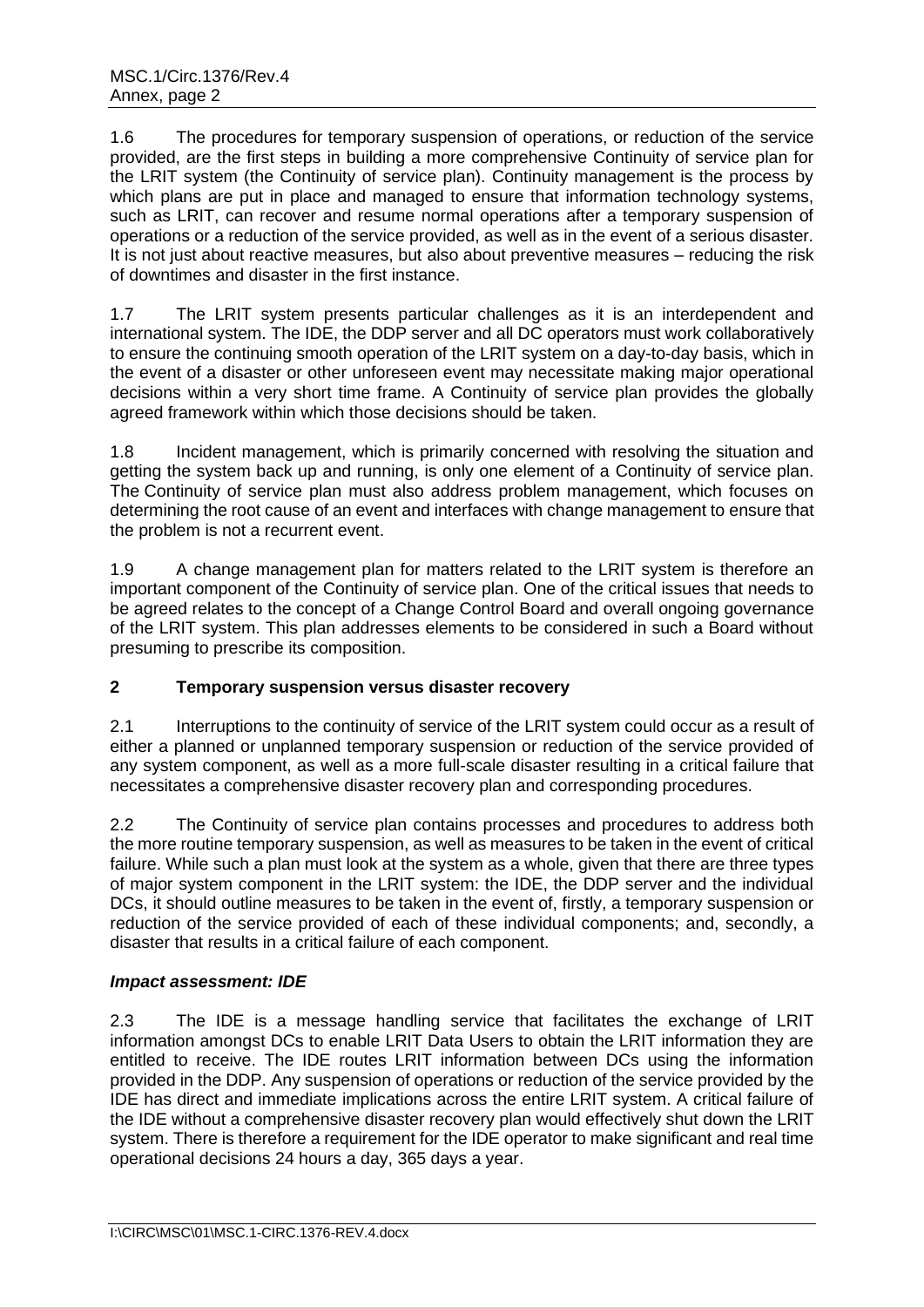#### *Impact assessment: DDP*

2.4 The DDP provides operational rules facilitating the exchange of LRIT information between DCs. Unlike the IDE, a transient failure of the DDP server to provide notifications and downloads of the DDP would not necessarily completely prevent the LRIT system from continuing to function, as messages can continue to be exchanged between DCs via the IDE, disabling the DDP version number checking function.

2.5 However, the unavailability of the DDP server could affect in particular DCs or the IDE, depending on the timing and requirements of those components for obtaining the latest versions of the DDP, potentially having serious ramifications on the normal operation of the LRIT system as a whole.

2.6 Furthermore, for compliance with the provisions of SOLAS regulation V/19-1, the availability of the DDP server should be regarded as a priority equal to that of the IDE, in order to ensure that the system is operating in accordance with the predetermined rules at all times.

### *Impact assessment: DC*

2.7 The *Revised performance standards* stipulate that all DCs should establish and continuously maintain systems which ensure, at all times, that LRIT Data Users are only provided with the LRIT information they are entitled to receive as specified in SOLAS regulation V/191. In order to meet these requirements, DCs should have procedures and processes in place to address planned or unplanned interruptions to their systems. If a DC is not functioning, or is functioning at reduced capacity, the impact is felt by every other component of the system that relies on that DC to provide timely LRIT information. There is, therefore, an expectation that DCs have a 24-hour point of contact, identified in the DDP, in the event of an impediment to continuity of service.

# **3 Temporary suspensions of operations or reduction of the service provided**

# *Notifications between components of the LRIT system*

3.1 All notifications between components of the LRIT system should be performed using the contact details provided in the latest available version of the DDP.

3.2 The IDE should provide the necessary functionality in the IDE administrative interface to perform all notifications and publish and update advisory notices.

3.3 Access to the IDE administrative interface should be provided to the persons in charge of the operation of the IDE, the DDP Server, all DCs, and the LRIT Coordinator, as listed in the DDP.

3.4 Whenever a new advisory notice is published, updated or removed, the IDE should automatically advise the persons in charge of the operation of the IDE, the DDP Server, all DCs and the LRIT Coordinator, as listed in the DDP.

# *Scheduled or planned activities requiring temporary suspension of operations or reduction of the level of service*

3.5 System components requiring temporary suspension of operations or reduction of the level of service due to scheduled or planned activities should:

.1 publish an advisory notice on the IDE Administrative Interface at least five (5) days prior to the temporary suspension of operations or reduction of the level of service;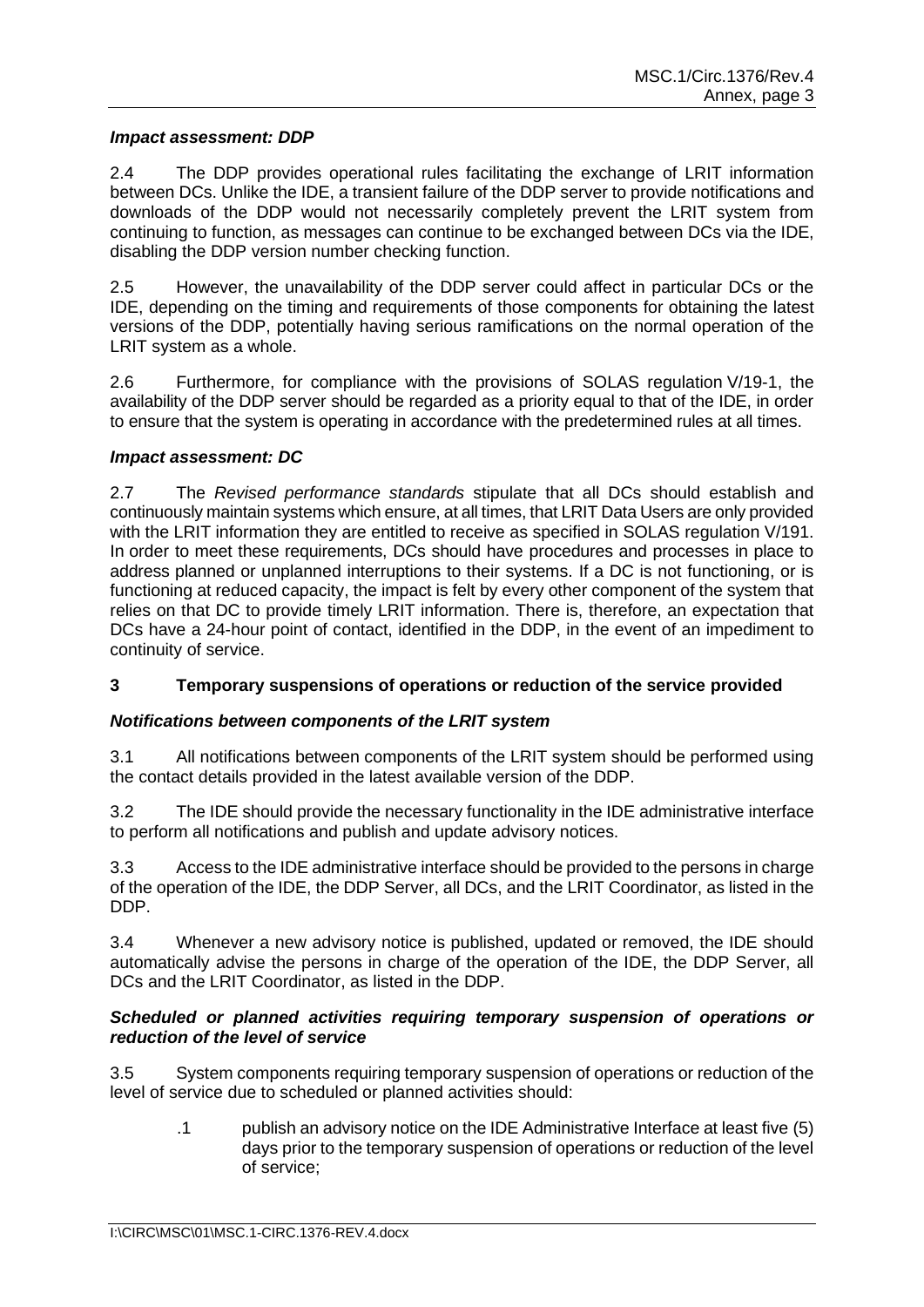- .2 confirm the advisory notice no later than 24 hours prior to the scheduled activity; and
- .3 remove the advisory notice after resuming normal operation.

3.6 The advisory notice should include information on the planned or scheduled activities to be conducted; indicate the dates and times between which the activities would take place; supply information on the consequences of the activities (for example, the IDE would not be available to provide services or the DDP server would be operating at a reduced rate); and advise, if possible, any measures or arrangements which the other components of the LRIT system may need to have to put in place in order to ensure the speedy and efficient resumption of normal operations or to manage any adverse effects. If the circumstances warrant, an advisory notice can be published for a group of DCs provided the person submitting the notification is authorized to do so, as provided in the DDP*.*

3.7 Figure 1 illustrates the steps to be taken when a suspension of operations or reduction of level of service due to scheduled or planned activities occurs:



**Figure 1 – Planned downtime notification flow chart**

# *Unforeseen events requiring temporary suspension of operations or reduction of the level of service*

3.8 Having identified an issue, the DC concerned, the IDE or the DDP server, as the case may be, should work collaboratively to resolve the issue. This may include contacting other components of the LRIT system using the contact details of the designated points of contact provided in the DDP.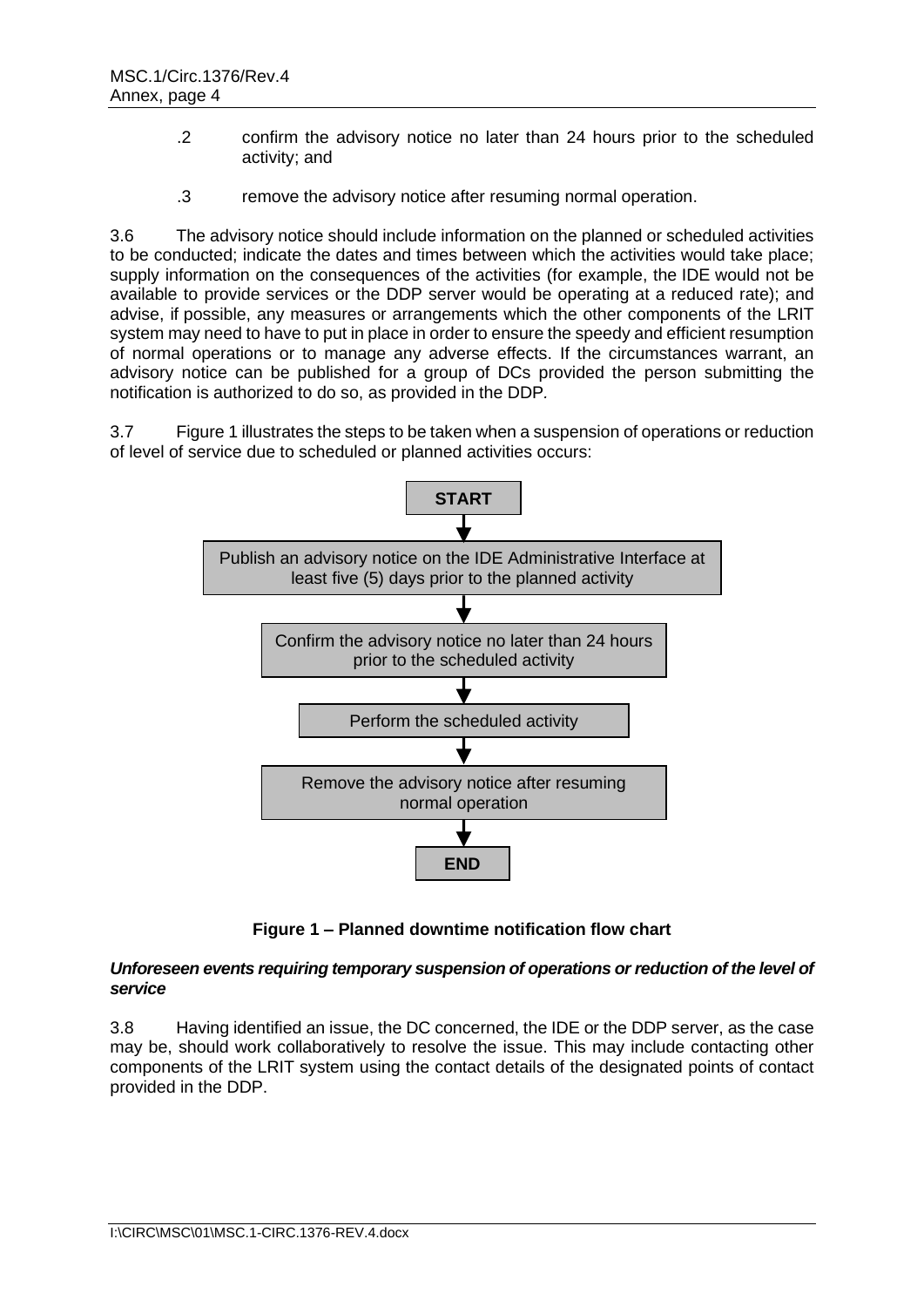3.9 Upon recognition or notification of an unforeseen event requiring temporary suspension of operations or reduction of the level of service, the system component concerned, the IDE or the DDP server, as the case may be, should try to resolve the issue and stabilize the component and, in particular:

- .1 publish an advisory notice on the IDE Administrative Interface providing relevant information and including the expected time for resuming normal operation. Such a notice should be updated as and when developments occur;
- .2 if, after 24 hours, the issue cannot be resolved, advise the LRIT Operational governance body,<sup>1</sup> identifying the issue along with the measures or actions to be taken; and
- .3 once the system component concerned resumes or restores normal operation, remove the advisory notice from the IDE Administrative Interface.

3.10 If the issue is identified by the IDE or the DDP server, then the system component concerned should be contacted to resolve the issue. If the system component concerned cannot be contacted within 24 hours, then the IDE or the DDP server, as the case may be, should publish an advisory notice on the IDE Administrative Interface on behalf of the system component concerned.

3.11 Figure 2 illustrates the steps to be taken when a suspension of operations or reduction of level of service due to unforeseen events occurs:



**Figure 2 – Unforeseen events notification flow chart**

# *Identification of degradation in the level of LRIT service*

3.12 If the IDE, the DDP server or a DC operator encounter degradation in the level of LRIT service as the result of issues believed to be the result of another component of the LRIT system, then the following actions should be taken:

.1 review known issues posted on the IDE Administrative interface to determine if the issue encountered was already identified by another system component;

<sup>&</sup>lt;sup>1</sup> Refer to the Appendix – Governance of the LRIT system.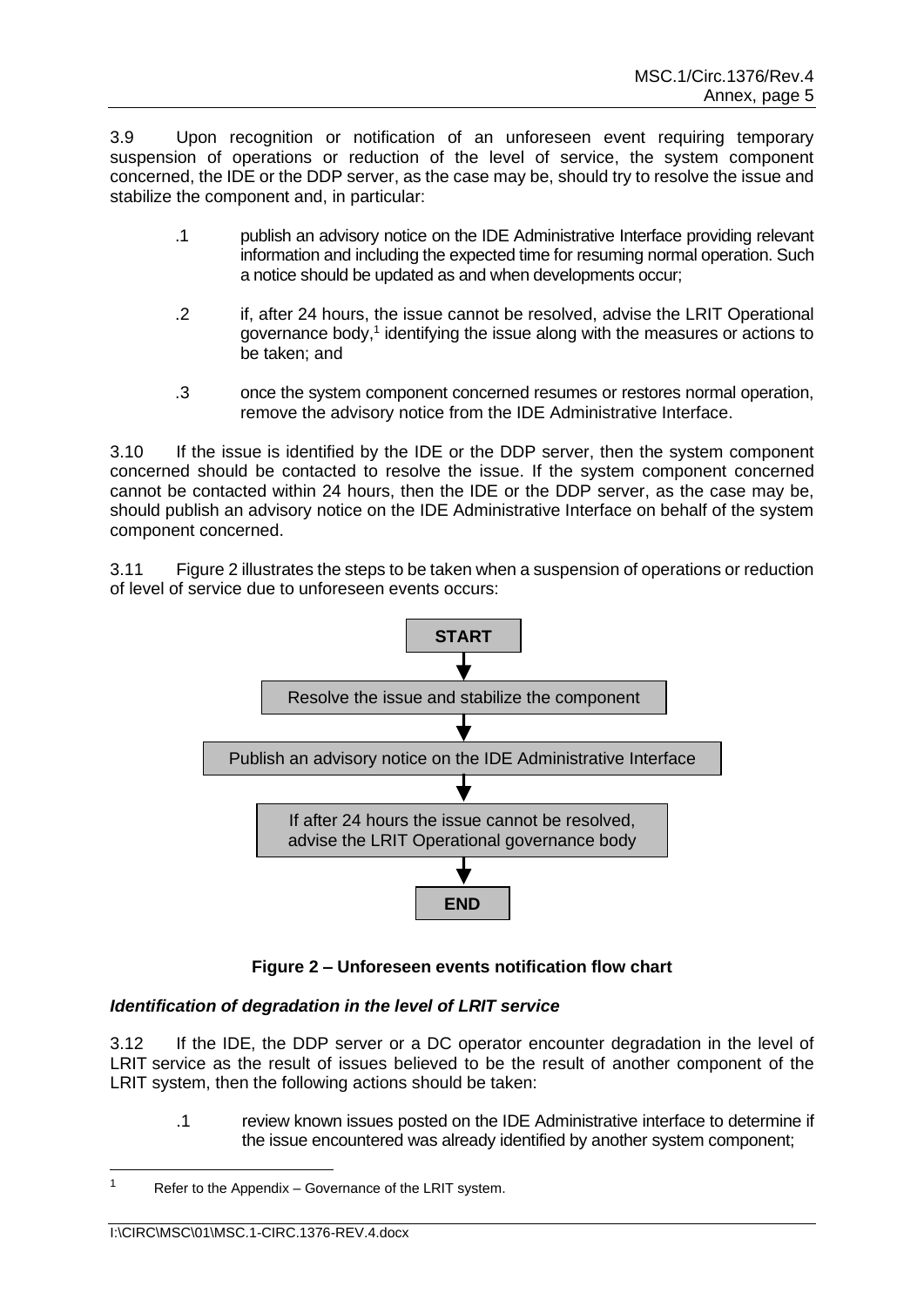- .2 if required, use the tools available on the IDE Administrative interface to assist in troubleshooting the issue. This, for example, may include checking the IDE journal for routeing of LRIT messages or other networking functions;
- .3 if the issue identified was the result of another LRIT system component, then the system component concerned should be contacted using the contact information available in the DDP; and
- .4 if the system component is unable to resolve the issue after directly contacting the system component associated with the problem, or if the system component is unsure of the origins of the issue, and if the issue has reduced the operational capability of the system or is causing the LRIT system to not perform as designed, then the system component should follow the procedures specified in paragraphs 3.8 to 3.10 above.

# *Routine problems*

3.13 In accordance with the *Technical specifications for communications within the LRIT system* (MSC.1/Circ.1259, as revised, annex, annex 3), DCs and the DDP server, as the case may be, should transmit *System status* messages to the IDE every 30 minutes. These are being transmitted in order to provide the IDE with information pertaining to the operational status of the system component concerned.

3.14 If the IDE does not receive eight (8) consecutive *System status* messages from a specific DC or the DDP server, or receives eight (8) consecutive System status messages with *SystemStatus* value "1" (not able to provide functionality), unrecognized values or an incorrect DDP version number, or if the IDE cannot successfully send eight (8) consecutive System status messages to a specific DC or the DDP server owing to a problem at the receiving end, and there has been no scheduled or unscheduled notification or advisory notice posted on the IDE Administrative interface by the DC concerned or the DDP server, then the IDE operator should post an advisory notice to the IDE Administrative interface and follow the procedures specified in paragraph 3.12 above. Upon notification, the DC concerned or the DDP server should follow the procedures specified in paragraph 3.9 above.

# *Issues related to the DDP version number checking function*

3.15 In accordance with the *Technical specifications for the International LRIT Data Exchange* (MSC.1/Circ.1259, as revised, annex, annex 1), the IDE should have the functional capability to validate the DDP version number contained in all received LRIT messages against the version number of the latest available version of the DDP.

3.16 The IDE operator is authorized to disable the DDP version checking function under circumstances that may cause or have caused a significant number of DCs and their associated SOLAS Contracting Government(s) not to be in conformance with the latest available version of the DDP and implemented by the IDE.

3.17 After disabling the DDP version number checking function, the IDE operator should follow the procedures specified in paragraph 3.12 above.

3.18 Once the issue is resolved, the IDE should enable the DDP version number checking function and advise all system components in accordance.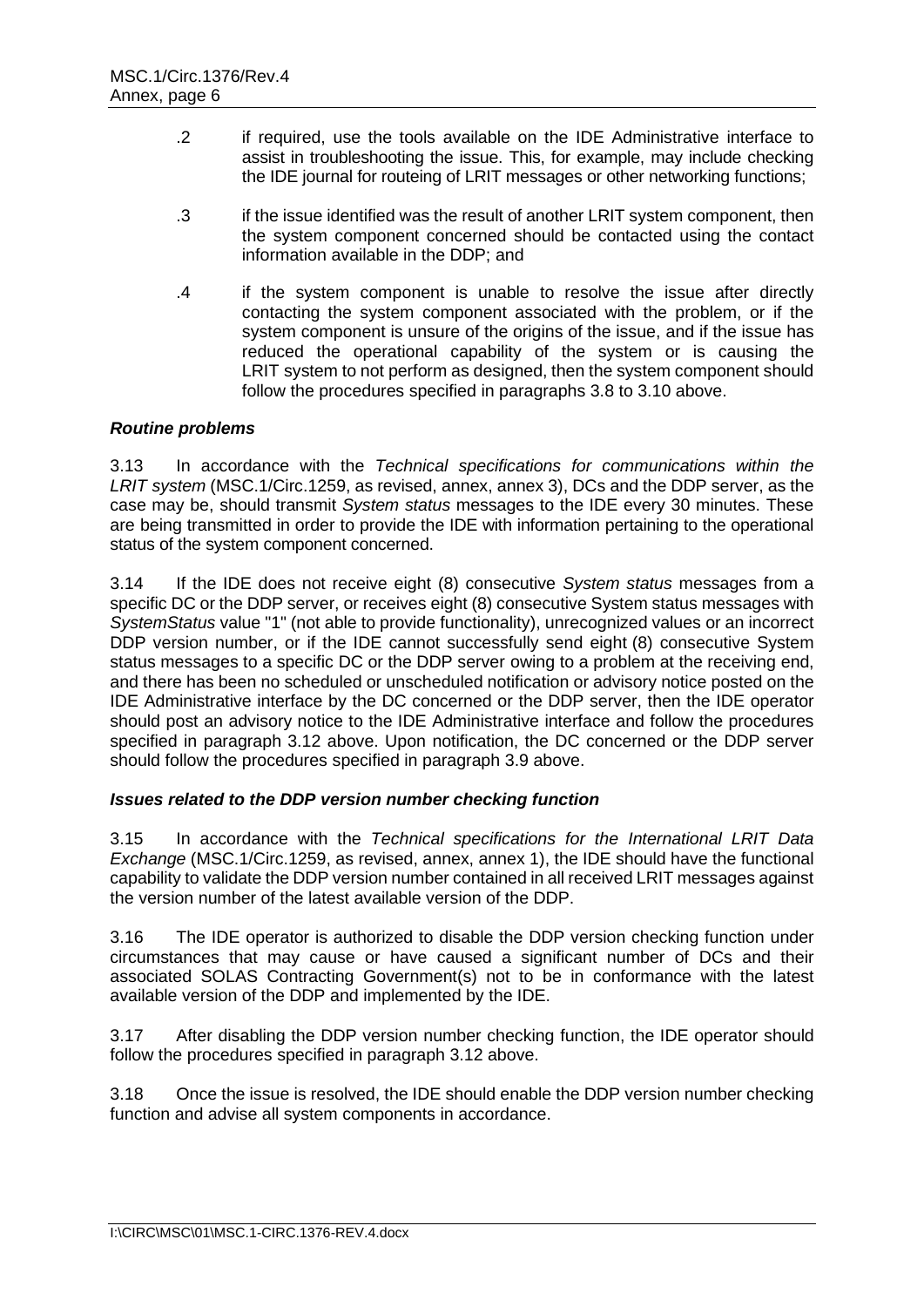# *Invalid DDP upload (malicious or inadvertent)*

3.19 Cases where the DDP file provided by the DDP server is invalid or cannot be properly processed may be separated into two categories:

- .1 DDP content improperly formed (i.e. inverted polygons or other data contained within the DDP, where the DDP remains valid as per the XML schema); and
- .2 a DDP file which is corrupted or otherwise invalid with regard to the XML schema.

3.20 In addition to the DDP processing procedures specified in sections 2.3.2 and 2.3.2A of the *Technical specifications for communications within the LRIT system* (MSC.1/Circ.1259, as revised, annex, annex 3) and in paragraph 3.12 above, the DDP server operator, after being notified of an issue, should take the following actions:

- .1 analyse the reported problem and verify the issue. If required, the DDP server operator should request the IDE to disable the DDP version number checking function;
- .2 advise all DCs, the IDE and the LRIT Coordinator about the issue;
- .3 take all necessary actions to return all affected DDP versions to a valid state, including contacting the designated national points of contact for LRIT-related matters of the SOLAS Contracting Government(s) concerned, or removing or modifying data associated with the problem;
- .4 contact the IDE and confirm that the issue has been resolved; and
- .5 restore normal operation and notify all DCs, the IDE and the LRIT Coordinator, specifying any necessary actions to be observed or executed.

3.21 The Secretariat should report accordingly to the Maritime Safety Committee about any issue(s) with the DDP, as well as any subsequent action(s).

# *PKI certificate compromis***e**

3.22 The Organization, acting as PKI Certificate Authority (CA), issues PKI certificates for the testing and production environments of the LRIT system for use by DCs, the IDE and the DDP server in relation to communications within the LRIT system.

3.23 If a system component identifies an issue which may compromise the security of a PKI certificate, then the CA, after being notified of an issue, should take the following actions:

- .1 as soon as a breach in security related to an issued PKI certificate(s) is discovered, the CA should notify the IDE and the DDP server operators. The IDE and DDP server operators should take immediate action to disable all communications using the compromised PKI certificate(s);
- .2 revoke, in due course, the compromised PKI certificate(s) and publish an updated Certificate Revocation List. If necessary, the CA should contact the person in charge of the affected component for further information on the issue. The affected system component may submit a request for the issue of a new PKI certificate to the CA in accordance with the procedures issued by the Organization; and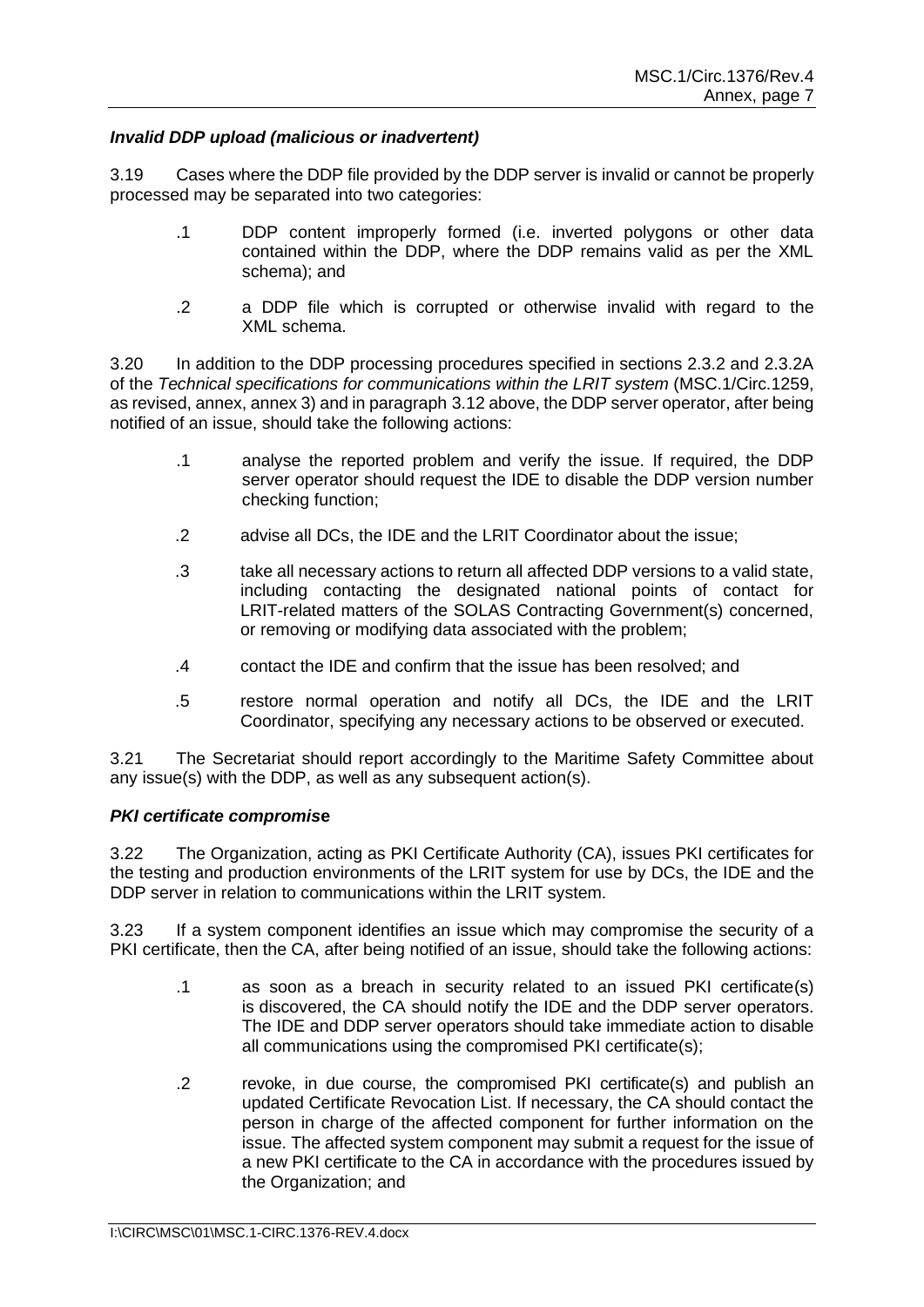.3 issue a new PKI certificate(s) for the affected system component to resume normal operation.

3.24 Any notification about PKI compromise should be originated from the person in charge of the DC, the IDE or the DDP server, as the case may be, or from a designated national point of contact for LRIT-related matters of a SOLAS Contracting Government.

3.25 The system component affected should also follow the procedures specified in paragraph 3.9 above.

3.26 The Secretariat should report accordingly to the Maritime Safety Committee about any issue with PKI certificates, as well as any subsequent action(s).

### *PKI Changeover procedures*

3.27 The following procedures should be observed during the PKI changeover:

- .1 all PKI certificates should expire on the same date;
- .2 the CA should be available before, during and after the time of changeover;
- .3 the PKI changeover date should be, at minimum, two (2) weeks prior to expiration of the PKI certificates;
- .4 new PKI certificates should be distributed at least two (2) weeks prior to the changeover date; and
- .5 requests for the issue of PKI certificates should be submitted no less than six (6) weeks prior to the PKI changeover date.

#### **4 LRIT Disaster Recovery**

#### *4.1 IDE Disaster Recovery*

#### *Critical failure circumstances*

4.1.1 A critical failure circumstance could take place if the IDE sustains a critical failure (e.g. sustained power outage, sustained network connectivity degradation, etc.) at its host site and is not able to be reconstituted on hardware at the local host site and therefore must failover to hardware at the IDE Disaster Recovery (DR) site.

4.1.2 It is expected that an IDE DR capability would be provided for the IDE by either the primary IDE Operator or another entity.

#### *IDE DR planning considerations*

4.1.3 In accordance with the *Long-Range Identification and Tracking system technical documentation (Part I)* (MSC.1/Circ.1259, as revised), the IDE should have a DR site accessible every day of the year, 24 hours a day.

- 4.1.4 The IDE DR site should have:
	- .1 full operational functionality, except for partial access to the IDE Journal during the DR period;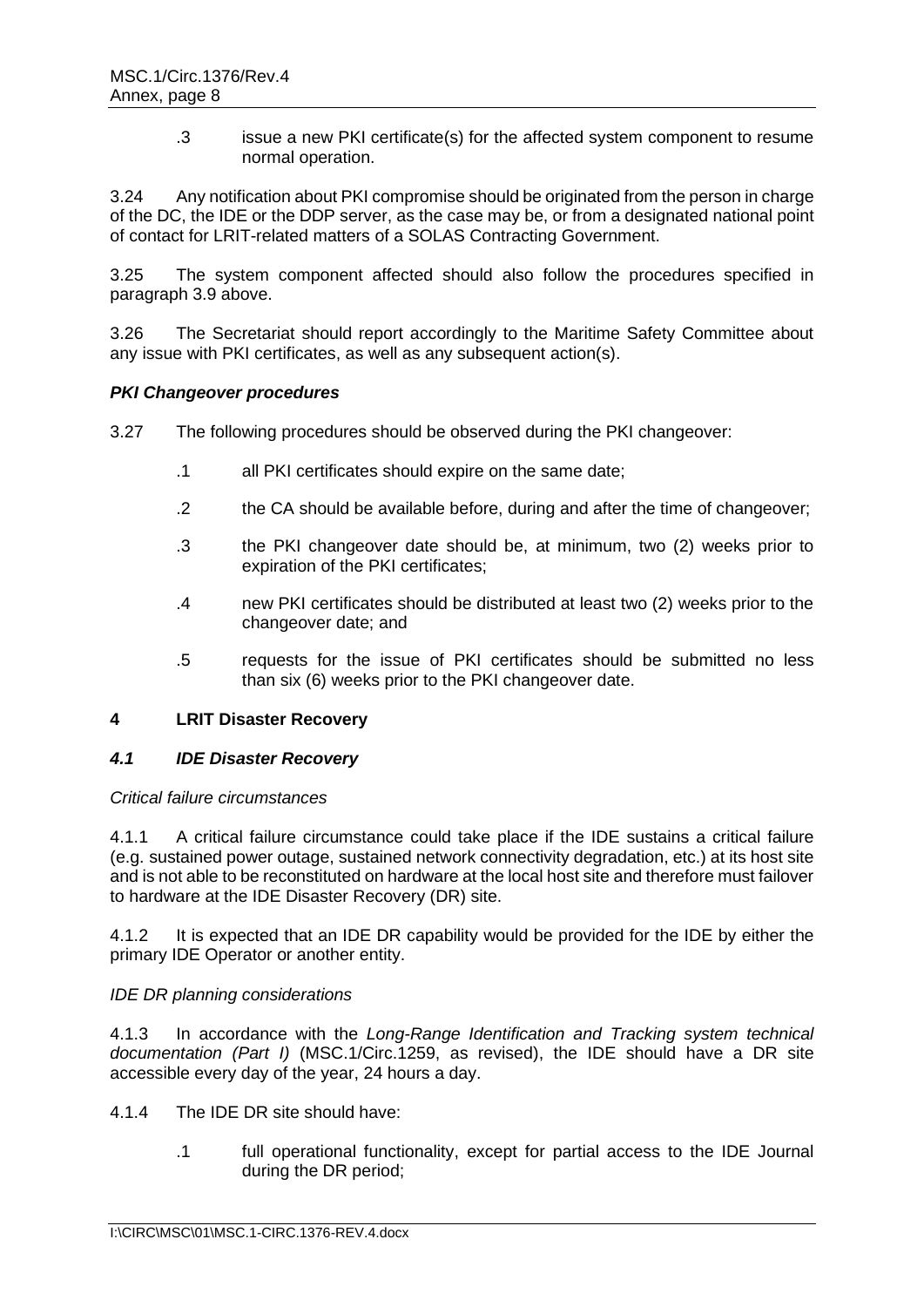- .2 off-site storage of both full and incremental backups, including backups of the journal; and
- .3 data and PKI synchronization at a minimum every six (6) hours with the production environment of the LRIT system. The IDE should only be offline for a maximum period of four (4) hours. With the synchronization set to six (6) hours, there is a realized risk of a maximum loss of up to 10 hours of journal information for the IDE.

4.1.5 The IDE operator should be cognizant of firewall restrictions at the DR site and should ensure there are no restrictions at the DR site on the IP addresses accessing the production system.

4.1.6 To institute a failover to the DR site, a Domain Name Server (DNS) change is required. Most systems should be set up to refresh within 15 minutes automatically. The DNS record for the IDE should be set up to expire and refresh every 10 minutes. However, if this switch does not automatically happen, then some systems components may need to be rebooted to institute the change. Upon refresh or reboot all systems components should be operational.

4.1.7 While the IDE is failing over to the IDE DR site, the DDP version number checking function should be disabled until the IDE operator determines that the system is stable.

### *IDE DR testing plan*

4.1.8 The IDE DR should be tested once a year in the production environment and as determined by the IDE operator. The IDE should follow the notification procedures identified in the Procedures for temporary suspension of operations and reduction of level of service. The switchover of the IDE DR in production should be communicated in advance to the LRIT Operational governance body.<sup>2</sup> Critical success factors for the planned test should also be communicated via the notification process.

#### *IDE DR management considerations*

4.1.9 The IDE should be switched to the IDE DR site if the IDE operator estimates the downtime to fix an unplanned outage could take more than two (2) hours. The changeover can take up to two (2) hours. This provides for up to four (4) hours of service unavailability in the event of a critical failure of the IDE at its primary site, before which normal service should be resumed through the IDE DR site.

#### *Notification process*

4.1.10 Upon activation of the IDE DR process, the IDE operator should advise all DCs, the DDP server and the LRIT Coordinator that the IDE DR will be activated. If for any reason the IDE cannot perform the communication, then the IDE operator should contact the DDP server operator and request to perform the communication.

4.1.11 If the IDE DR site operator notes that three (3) or more System status messages from the IDE have been missed and there has been no scheduled or unscheduled notification or advisory notice posted on the IDE Administrative interface, then the IDE DR site operator should attempt to contact the IDE operator to determine the nature of problem. If, within 30 minutes, the IDE DR site operator is unable to contact the IDE, then the IDE DR site should advise all DCs and the LRIT Coordinator that there is a problem with the IDE and that the process for a failover to the IDE DR site is being activated.

 $2^2$  Refer to the Appendix – Governance of the LRIT system.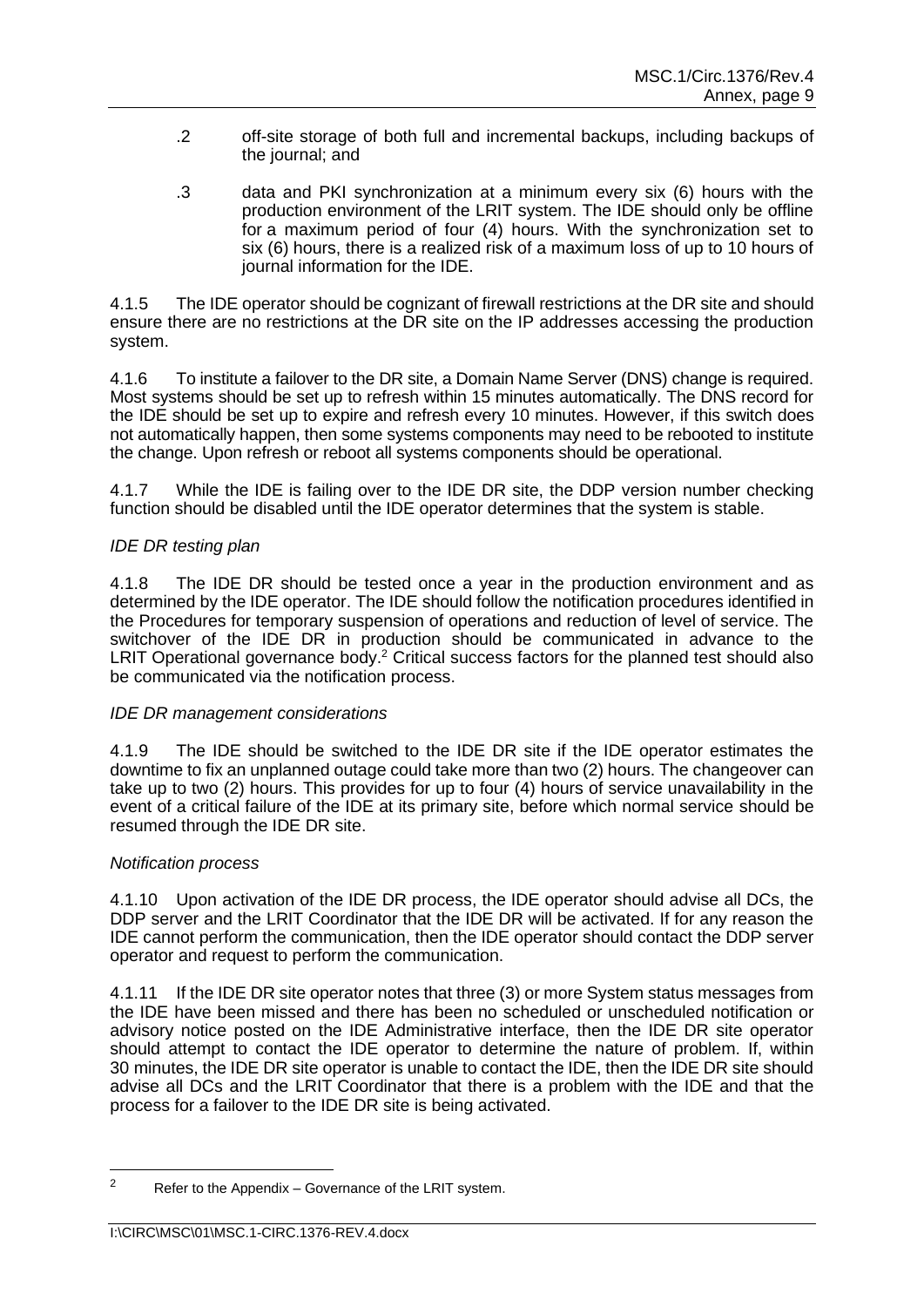4.1.12 Once the IDE DR site is activated, the IDE should advise all DCs, the DDP server and the LRIT Coordinator indicating that the IDE DR operation is ready and commencing, the IDE DR plan is now in place and the instructions previously agreed upon and documented should be implemented.

4.1.13 The IDE should remain at the IDE DR site as long as necessary and until the IDE operator determines that the primary site is ready for a return to normal operations. As soon as the primary location is ready, the IDE operator should advise all DCs, the DDP server and the LRIT Coordinator at least 24 hours prior to the return to the primary location.

4.1.14 Upon recovery to the primary location, the IDE operator should complete a report as required in the procedures for temporary suspension of operations and reduction of level of service.

# *IDE DR dependencies*

4.1.15 Full 24/7 support and operation of the DDP server to allow endpoint for PKI to be updated and for supporting the notification process, if necessary.

4.1.16 Synchronization with the production environment of the LRIT system (data, PKI certificates).

# *4.2 DDP server Disaster Recovery*

# *Critical failure circumstances*

4.2.1 A critical failure circumstance could take place if the DDP server sustains a critical failure preventing it from normal operation within the LRIT system (e.g. sustained power outage, sustained network connectivity degradation, etc.) at its host site and is not able to be reconstituted on hardware at the local host site and therefore must failover to hardware at the DDP server DR site.

4.2.2 It is expected that a DR capability, including a 24-hour monitoring of the operational system for issue resolution and the handling of DDP server DR failover, will be provided by the Organization.

# *DDP server DR site planning considerations*

4.2.3 In accordance with the *Long-Range Identification and Tracking system technical documentation (Part I)* (MSC.1/Circ.1259, as revised), the DDP server should have a DR site accessible every day of the year 24 hours a day.

4.2.4 During an unplanned outage, the DDP server operator shall have up to two (2) hours to resolve the issue and restore DDP server functionality. If the outage is estimated from the outset to require more than two (2) hours to resolve, or if after two (2) hours the service cannot be restored, the transitioning process to the DDP server DR site should be initiated. The transition process may take up to two (2) hours to be completed. This provides for up to four (4) hours of service unavailability in the event of a critical failure of the DDP server at its primary site, before which normal service should be resumed through the DDP server DR site.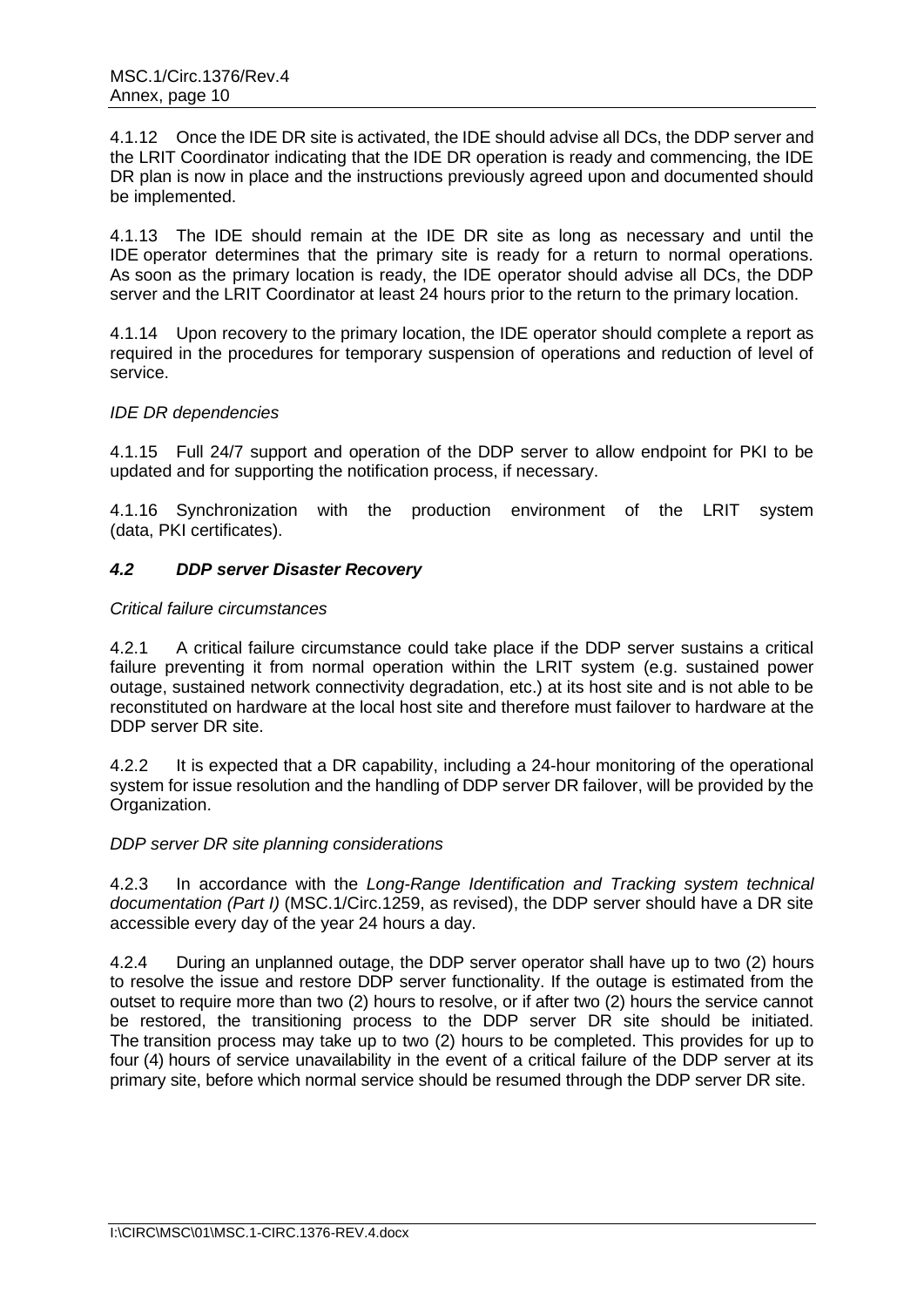### *DR infrastructure considerations*

4.2.5 The DDP server system hosted at the DR site should have full operational functionality, providing all services as on the primary site during normal operation. The DDP server DR site should be maintained on an ongoing basis and be kept synchronized with the DDP server system at the primary site, in order to facilitate an emergency failover at any time.

4.2.6 In order to keep technical complexities within reasonable limits, the DDP server DR site may lag up to six (6) hours behind the DDP server at the primary site during normal operation. As a consequence, up to six (6) hours of system data may be irrecoverably lost should the DR plan be activated.

4.2.7 The transition to the DDP server DR site during a failover exercise should be as seamless as possible to minimize the impact on the LRIT system. The DNS entry of the DDP server should be set up to expire and refresh every 10 minutes to reflect its IP address at the DDP server DR site. This approach avoids the need to change the DDP server's web service URI and therefore the requirement for having a separate PKI certificate for the DDP server DR site. The IP address of the DDP server DR site should be communicated well in advance to all LRIT system components to enable firewalls and other routing devices to permit normal communications with the DDP server at its DR location.

4.2.8 The DDP server should participate in, and execute, planned DR failover tests of the LRIT system together with all other components, in accordance with the procedures adopted for such testing.

4.2.9 It is noted that the DDP server is implemented as a module of the GISIS system, and all provisions for the DR, and downtime related to the DR testing, would apply to the GISIS system as a whole, including the accessibility of all modules by Member States and members of the public.

# *Notification process*

4.2.10 Upon activation of the DDP server DR process, the DDP server operator should advise all DCs, the IDE and the LRIT Coordinator that the DDP server DR will be activated. If for any reason the DDP server cannot perform the communication, then the DDP server operator should contact the IDE operator and request to perform the communication. If required, the DDP server operator should request the IDE to disable the DDP version number checking function.

4.2.11 If the IDE operator notes that three (3) or more *System status* messages from the DDP server have been missed and there has been no scheduled or unscheduled notification or advisory notice posted on the IDE Administrative interface, then the IDE operator should attempt to contact the DDP server operator to determine the nature of problem. If, within 30 minutes, the IDE operator is unable to contact the DDP server, then the IDE should advise all DCs and the LRIT Coordinator that there is a problem with the DDP server and that the process for a failover to the DDP server DR site could be activated.

4.2.12 Once the DDP server DR site is activated, the DDP server operator should advise all DCs, the IDE and the LRIT Coordinator indicating that the DDP server DR operation is ready and commencing, the DDP server DR plan is now in place and the instructions previously agreed upon and documented should be implemented.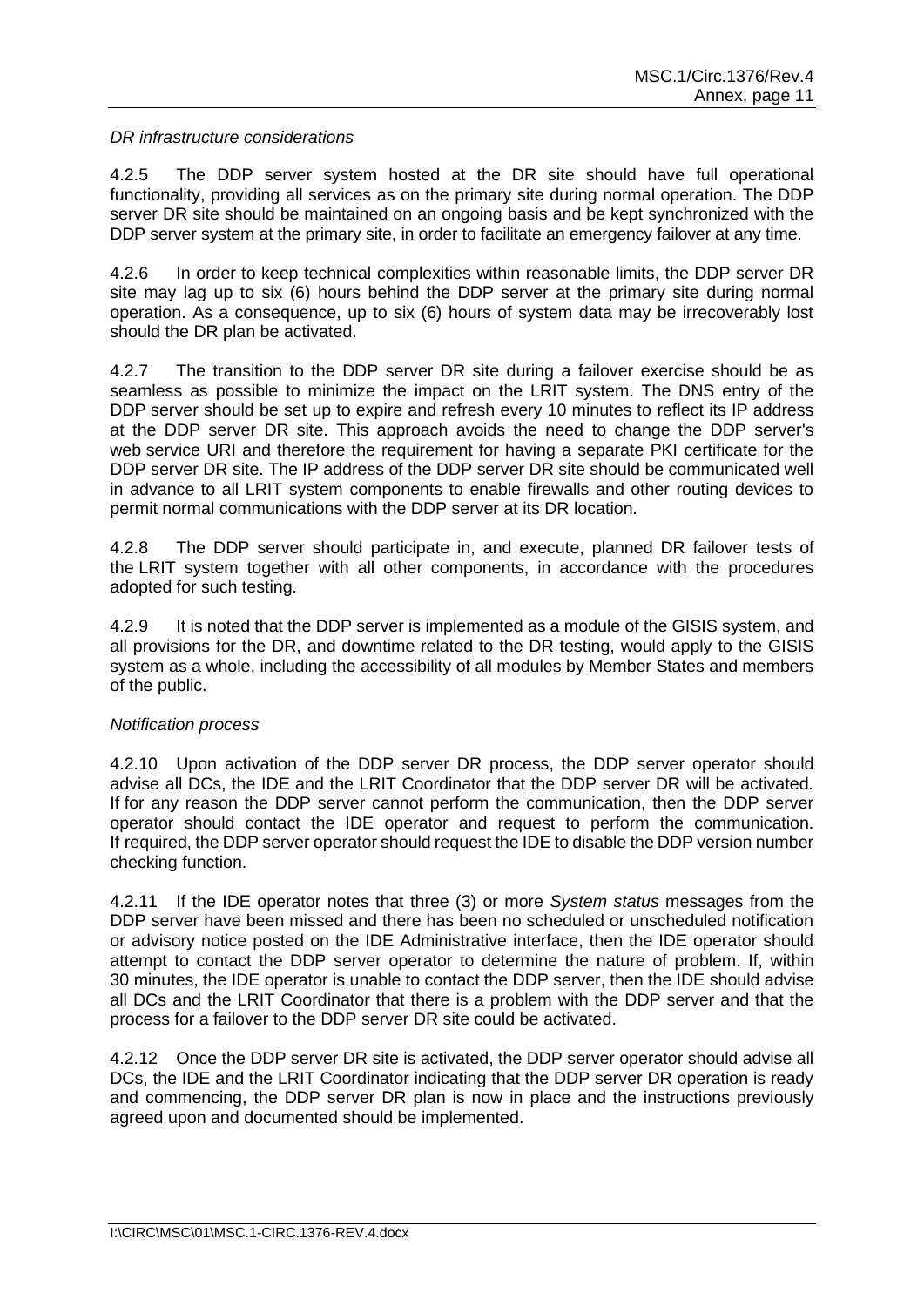4.2.13 The DDP server operator should also contact the IDE and confirm that the DDP version numbers are in sequence. If after the re-establishment of service at the DDP server DR site, the DDP versions of the IDE and/or DCs are no longer synchronized with the latest DDP version published by the DDP server, then the DDP server operator should take the necessary action to publish a new version of the DDP at an appropriate version number to ensure all components are able to retrieve and consistently apply the new version of the DDP. During this time the DDP version number checking should remain disabled until all DCs and the IDE can implement the current/new version of the DDP.

4.2.14 The DDP server should remain at the DDP server DR site as long as necessary and until the DDP server operator determines that the primary site is ready for a return to normal operations. As soon as the primary location is ready, the DDP server operator should advise all DCs, the IDE and the LRIT Coordinator at least 24 hours prior to the return to the primary location.

4.2.15 Upon recovery to the primary location, the DDP server operator should complete a report as required in the procedures for temporary suspension of operations and reduction of level of service.

# *DDP server DR dependencies*

4.2.16 Full 24/7 support and operation of the IDE for supporting the notification process, if necessary.

4.2.17 Synchronization with the production environment of the LRIT system (data, PKI certificates).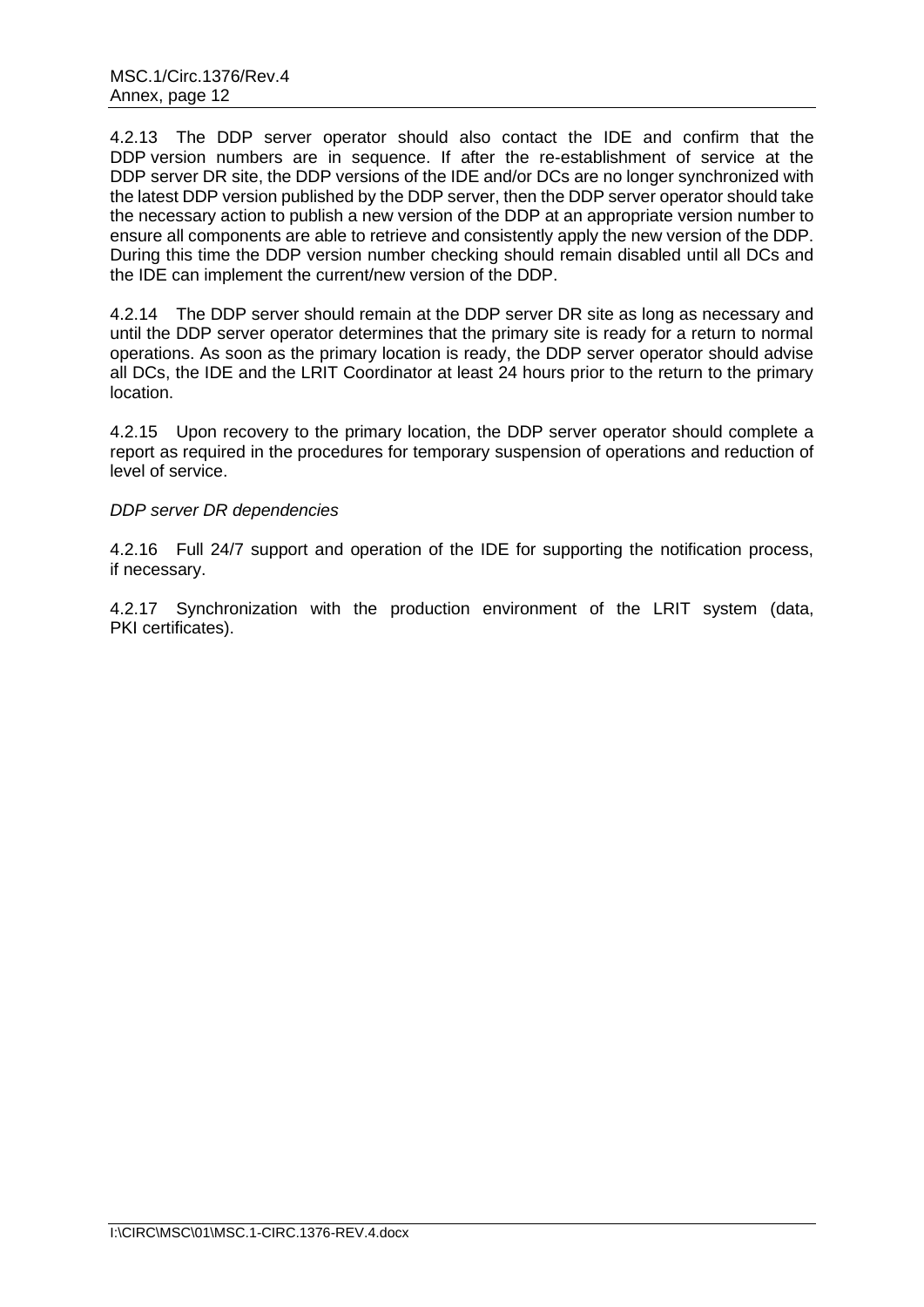# **APPENDIX**

### **GOVERNANCE OF THE LRIT SYSTEM**

1 The LRIT system, as an international operational system, requires a formalized governance structure. There have been and will be issues surrounding the operation of the LRIT system which have and will require immediate decisions or actions in order to safeguard the system. There are numerous issues that the system could face, from when to disconnect an LRIT Data Centre (DC) from the International LRIT Data Exchange (IDE), to how to test the modification testing of new schemas, to whether a new message or function should be added to the system, and so on. Some of these issues would require immediate action, others more analysis, and still others a high-level management decision.

2 To address these varying types of issues, four different governance levels are defined, as follows:

- .1 Immediate decision: The various components of the LRIT system are being continuously monitored by their individual operators. Under specific circumstances, the IDE, the LRIT Data Distribution Plan (DDP) server and DCs operators must be required to make immediate decisions in order to resolve the issue and stabilize the component concerned.
- .2 Operational governance: After the immediate decision has been made, and if the system cannot be returned by the operators to normal operation within 24 hours, then the LRIT Operational governance body, as defined below, must be engaged to make the decision as to the best way to proceed.
- .3 Change control: The architecture, design and operation of the LRIT system is defined under the framework of SOLAS regulation V/19-1, the *Revised performance standards* (resolution MSC.263(84), as amended) and the *Long-Range Identification and Tracking system technical documentation (Parts I and II)* (MSC.1/Circ.1259 and MSC.1/Circ.1294, as revised, respectively). SOLAS regulation V/19-1 and the *Revised performance standards* are within the purview of the Committee. The Technical specifications for the LRIT system can be amended and accepted, on a provisional basis, by the NCSR Sub-Committee, and subject to consideration and adoption of the related amendment(s) by the Committee.
- .4 Management: The Maritime Safety Committee is the management body for the entire LRIT system. Any relevant issue must be reported periodically to the Committee, which would have to consider the issue and decide the most appropriate action(s).

### **LRIT Operational governance body**

3 The LRIT Operational governance body consists of a representative of the IDE, a representative of the disaster recovery site of the IDE and a representative from the IMO Secretariat.